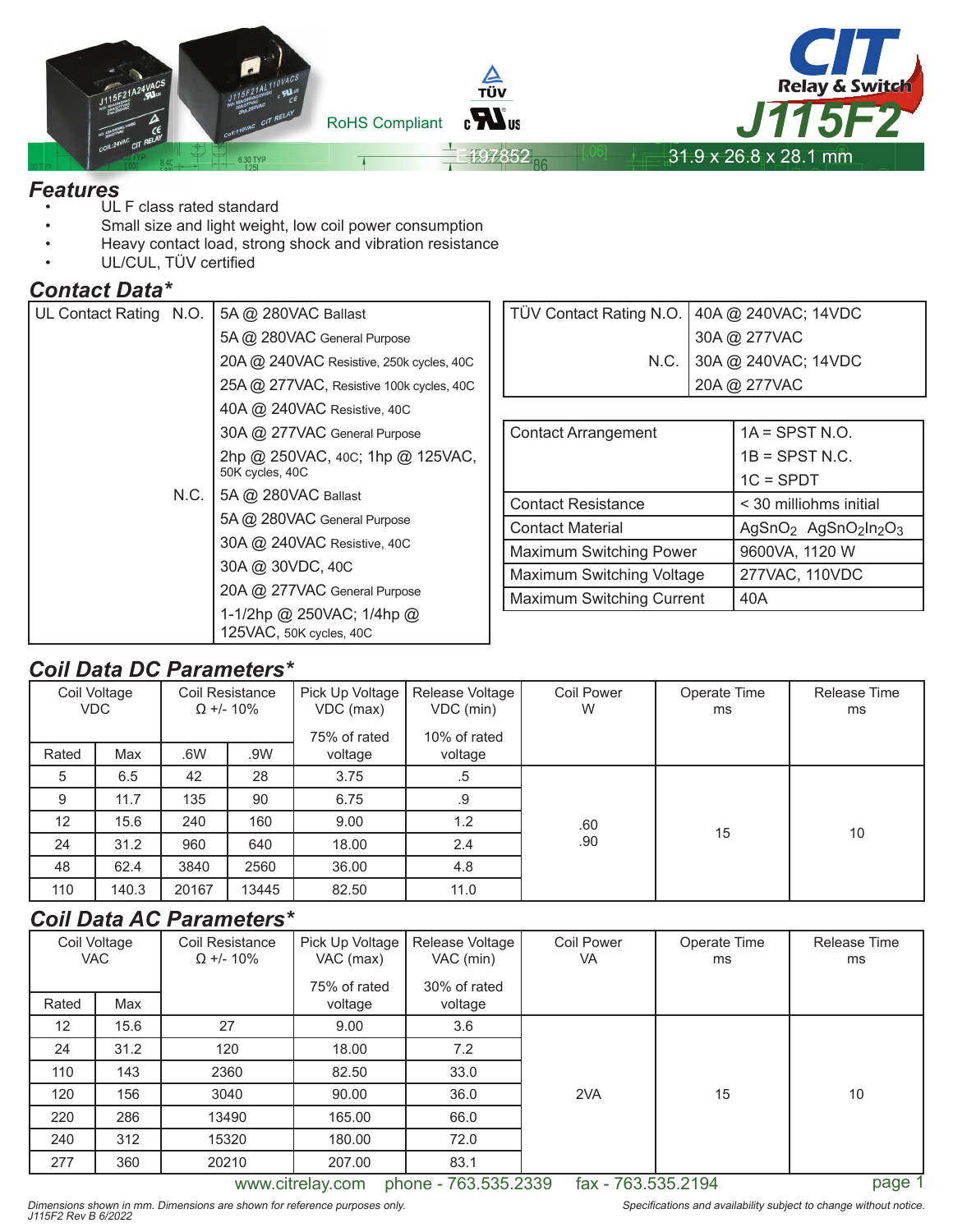

# *General Data\**

| Electrical Life @ rated load         | 100K cycles, average                                  |
|--------------------------------------|-------------------------------------------------------|
| <b>Mechanical Life</b>               | 10M cycles, average                                   |
| <b>Insulation Resistance</b>         | 1000M $\Omega$ min. @ 500VDC initial                  |
| Dielectric Strength, Coil to Contact | 2500V rms min. @ sea level initial                    |
| <b>Contact to Contact</b>            | 1500V rms min. @ sea level initial                    |
| <b>Shock Resistance</b>              | 200m/s <sup>2</sup> for 11 ms                         |
| <b>Vibration Resistance</b>          | 1.50mm double amplitude 10~40Hz                       |
| Terminal (Copper Alloy) Strength     | 10N                                                   |
| <b>Operating Temperature</b>         | -55 $\mathrm{^{\circ}C}$ to +125 $\mathrm{^{\circ}C}$ |
| Storage Temperature                  | $-55^{\circ}$ C to $+155^{\circ}$ C                   |
| Solderability                        | $260^{\circ}$ C for 5 s                               |
| Weight                               | 35g                                                   |

*\* Values can change due to the switching frequency, desired reliability levels, environmental conditions and in-rush load levels. It is recommended to test actual load conditions for the*  application. It is the user's responsibility to determine the performance suitability for their specific application. The use of any coil voltage less than the rated coil voltage may compromise *the operation of the relay.*

 $0.06$ 

 $\overline{86}$ 

# *Ordering Information*

| 1. Series                                                                     |                                                                  | J115F2 | 1C | 12VDC | S | .9 |  |
|-------------------------------------------------------------------------------|------------------------------------------------------------------|--------|----|-------|---|----|--|
|                                                                               |                                                                  |        |    |       |   |    |  |
| J115F2                                                                        |                                                                  |        |    |       |   |    |  |
| 2. Contact Arrangement<br>$1A =$ SPST N.O.<br>$1B =$ SPST N.C.<br>$1C = SPDT$ |                                                                  |        |    |       |   |    |  |
| 3. Profile<br><b>Blank = Standard</b><br>$L = Low$ profile                    |                                                                  |        |    |       |   |    |  |
| 4. Coil Voltage<br>5VDC<br>9VDC<br>12VDC<br>24VDC<br>48VDC<br>110VDC          | 12VAC<br>24VAC<br>110VAC<br>120VAC<br>220VAC<br>240VAC<br>277VAC |        |    |       |   |    |  |
| 5. Sealing Option<br>S = Sealed (standard)<br>$N = No cover$                  |                                                                  |        |    |       |   |    |  |
| 6. Coil Power<br>$.9 = .9W$<br>$.6 = .6W$<br>Blank = 2VA (AC Coil)            |                                                                  |        |    |       |   |    |  |
| 7. Contact Material<br>Blank = $AgSnO2$<br>$U = AgSnO2ln2O3$                  |                                                                  |        |    |       |   |    |  |

page 2

www.citrelay.com phone - 763.535.2339 fax - 763.535.2194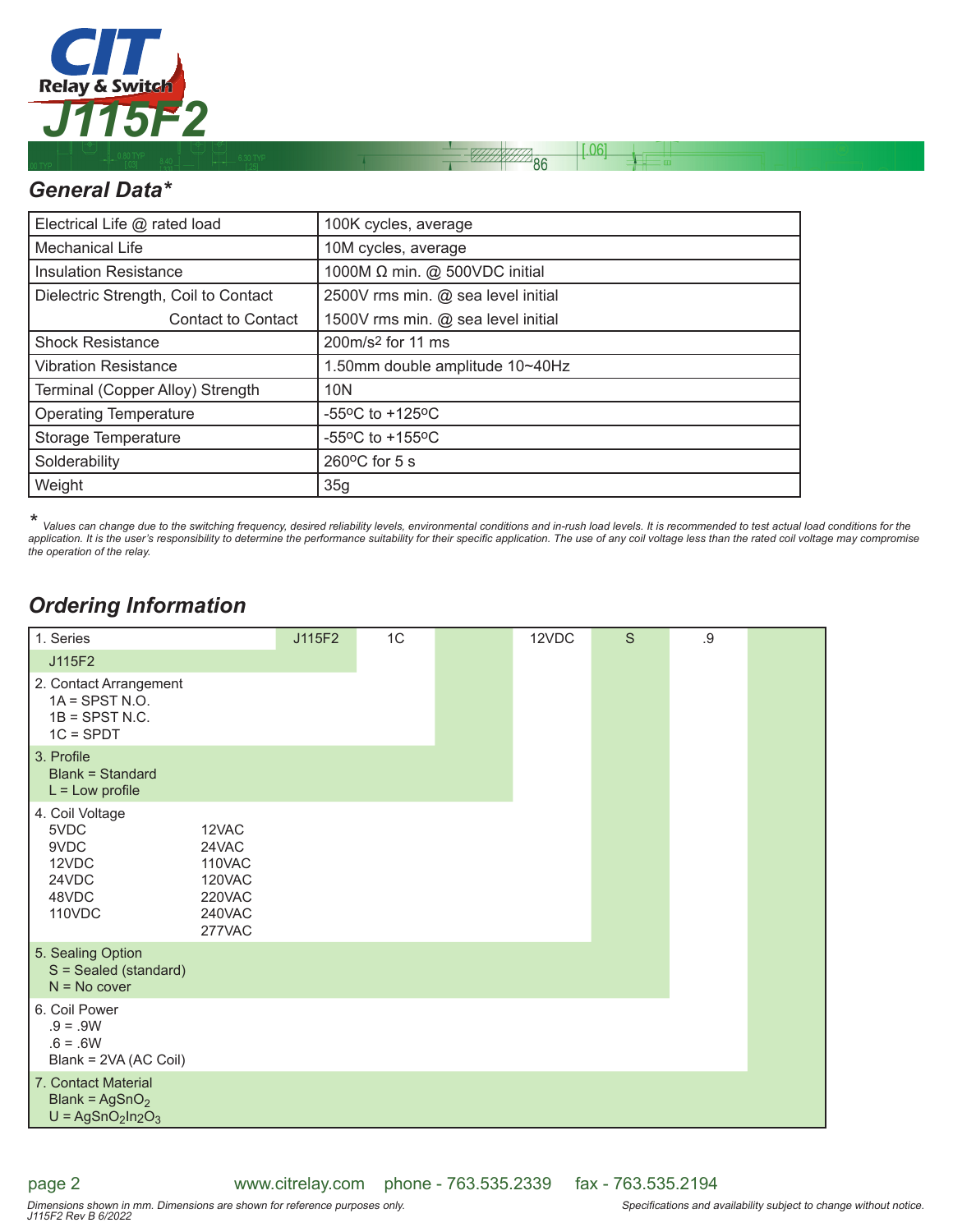

#### *Dimensions*

 $0.80$  TYP 8.40

*Units = mm*





*Blank* = Standard Profile **Example 20 and 20 and 20 and 20 and 20 and 20 and 20 and 20 and 20 and 20 and 20 and 20 and 20 and 20 and 20 and 20 and 20 and 20 and 20 and 20 and 20 and 20 and 20 and 20 and 20 and 20 and 20** 

7.60 [.30]

[.03]

 $-6.30$  TYP

2.58 [.10]

> 2.50 [.10]

12.80  $\overline{[.50]}$ 

 $\sqrt{2}$ 

6.35 TYP.  $[.25]$ 







www.citrelay.com phone - 763.535.2339 fax - 763.535.2194